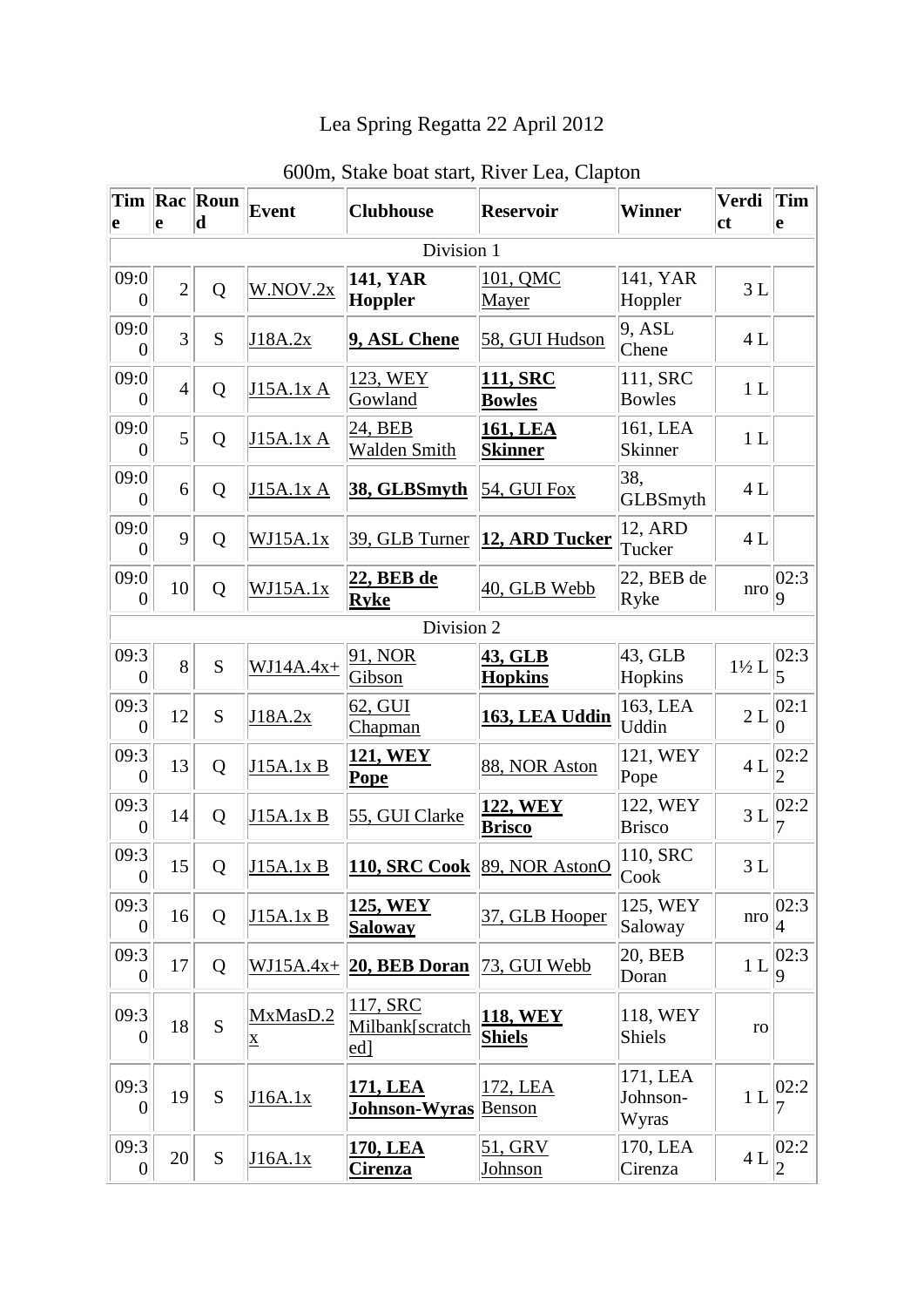| Division 3             |    |              |           |                                     |                                       |                                |                  |                         |  |
|------------------------|----|--------------|-----------|-------------------------------------|---------------------------------------|--------------------------------|------------------|-------------------------|--|
| 10:0<br>$\theta$       | 22 | Q            | WJ15A.2x  | 71, GUI<br><b>Davenport</b>         | 95, NOR<br>Richards                   | 71, GUI<br>Davenport           | 3L               | 02:3 <br>9              |  |
| 10:0<br>$\overline{0}$ | 23 | Q            | WJ15A.2x  | 70, GUI Sage                        | <b>21, BEB</b><br><b>Matthews</b>     | 21, BEB<br>Matthews            | 2L               | 02:3 <br>9              |  |
| 10:0<br>$\overline{0}$ | 24 | Q            | WJ15A.2x  | 42, GLB<br><b>Bradbury</b>          | 14, ARD Purvis                        | 14, ARD<br>Purvis              | 2L               | 02:3 <br>6              |  |
| 10:0<br>$\theta$       | 25 | Q            | WJ15A.2x  | <b>8, ASL</b><br><b>Whittaker</b>   | 41, GLB Turner                        | 8, ASL<br>Whittaker            | 4L               | 02:4                    |  |
| 10:0<br>$\overline{0}$ | 26 | Q            | WJ18A.1x  | 1, ASL Bertasi                      | 108, SRC Insull                       | 108, SRC<br>Insull             | $1\frac{1}{2}$ L | 02:3 <br>6              |  |
| 10:0<br>$\overline{0}$ | 27 | Q            | WJ14A.1x  | <b>136, WEY</b><br>Wheeldon         | 46, GLB<br>Richards                   | 136, WEY<br>Wheeldon           | 4L               | 02:5 <br>6              |  |
| 10:0<br>$\theta$       | 28 | Q            | WJ14A.1x  | 45, GLB<br><b>Sowden</b>            | 139, WEY Ollis                        | $ 45, \mathrm{GLB} $<br>Sowden | 4L               | 03:2<br>$\overline{2}$  |  |
| 10:0<br>$\theta$       | 31 | $\mathbf{F}$ | IM3.1x    | 175, QMC<br><b>Svetikas</b>         | 106, STN Tollett                      | 175, QMC<br>Svetikas           | 4L               | 02:2                    |  |
|                        |    |              |           | Division 4                          |                                       |                                |                  |                         |  |
| 10:3<br>$\overline{0}$ | 33 | Q            | NOV.1x    | 119, WEY Steel 32, BLD Davies       |                                       | 119, WEY<br>Steel              | $\frac{1}{2}L$   | 02:3                    |  |
| 10:3<br>$\overline{0}$ | 34 | S            | W.NOV.2x  | <b>141, YAR</b><br>Hoppler          | 30, BLD Powley                        | 141, YAR<br>Hoppler            | $1\frac{1}{2}$ L | 02:4                    |  |
| 10:3<br>$\theta$       | 35 | S            | W.NOV.2x  | 16, ARD Ridler                      | <b>132, WEY</b><br><b>Harris</b>      | 132, WEY<br>Harris             | $3/4$ L          | 02:4<br>4               |  |
| 10:3<br>$\overline{0}$ | 36 | S            | J18A.4x-  | 3, ASL Chene                        | 59, GUI Hudson                        | 3. ASL<br>Chene                | 2L               | 02:0                    |  |
| 10:3<br> 0             | 37 | S            | J18A.4x-  | 176, LEA<br><b>Pantelli</b>         | 5, ASL Wolfson                        | 176, LEA<br>Pantelli           | 3L               | 02:0                    |  |
| 10:3<br>$\overline{0}$ | 38 | S            | J14A.1x   | 11, ARD<br><u>Vincent</u>           | 36, GLB<br><b>Carballo</b>            | 36, GLB<br>Carballo            | 4L               | 02:4                    |  |
| 10:3<br>$\overline{0}$ | 39 | S            | J14A.1x   | 87, NORAston                        | <b>160, LEA</b><br><u>Sadarangani</u> | 160, LEA<br>Sadarangan         | 3L               | 02:3 <br>9              |  |
| 10:3<br>$\overline{0}$ | 40 | Q            | WJ14A.2x  | <b>133, WEY</b><br><b>Truett</b>    | 78, GUI<br>Chadwick                   | 133, WEY<br>Truett             | $\frac{1}{4}$ L  |                         |  |
| 10:3<br>$\overline{0}$ | 41 | Q            | WJ14A.2x  | <u>165, LEA</u><br><b>Bousfield</b> | 90, NOR Gibson                        | 165, LEA<br>Bousfield          | $3/4$ L          | 02:5 <br>$\overline{5}$ |  |
|                        |    |              |           | Division 5                          |                                       |                                |                  |                         |  |
| 11:0<br>$\overline{0}$ | 43 | S            | $W.M3.4+$ | 100, QMC<br><b>Kindleyside</b>      | 44, GLB Buckley Kindleysid            | 100, QMC<br>e                  | easily           | 02:2 <br>6              |  |
| 11:0<br>$\overline{0}$ | 44 | ${\bf S}$    | $W.M3.4+$ | 145, LEA                            | <u>102, QMC</u><br><b>Baggaley</b>    | 102, QMC<br>Baggaley           | easily           | 02:3 <br>$\overline{2}$ |  |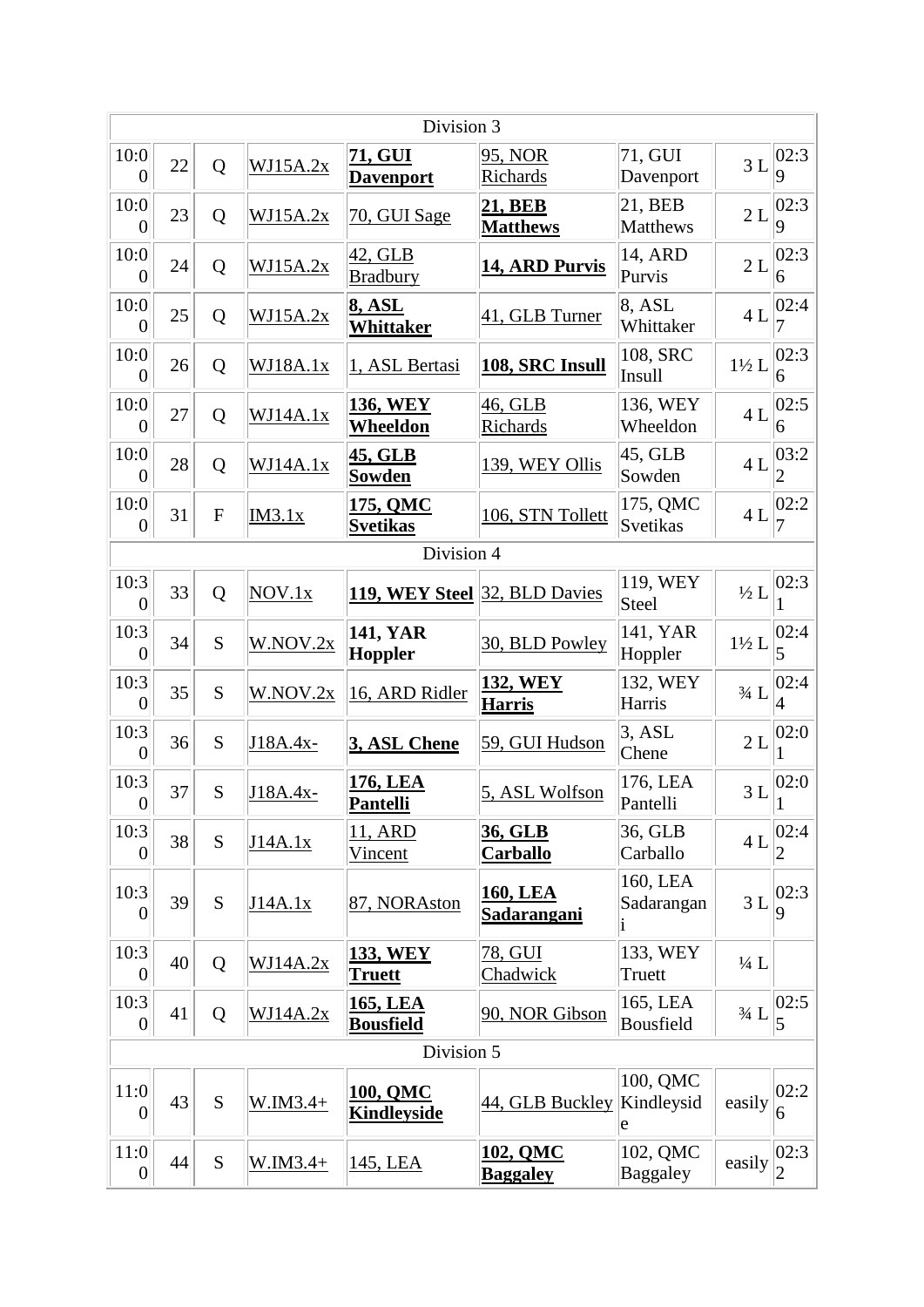| 11:0<br>$\overline{0}$   | 45             | Q            | J15A.2x         | <b>126, WEY</b><br><b>Pope</b>     | 76, GUI Clarke                     | 126, WEY<br>Pope                    | 4L               | 02:1 <br>9               |
|--------------------------|----------------|--------------|-----------------|------------------------------------|------------------------------------|-------------------------------------|------------------|--------------------------|
| 11:0<br>$\overline{0}$   | 46             | Q            | J15A.2x         | <u>127, WEY</u><br><b>Carrozzo</b> | 96, NOR AstonO                     | 127, WEY<br>Carrozzo                | 3L               | 02:1 <br>4               |
| 11:0<br>$\overline{0}$   | 47             | Q            | J15A.2x         | 128, WEY<br>Maund                  | <b>112, SRC Cook</b>               | 112, SRC<br>Cook                    | 3L               | 02:1 <br>$\overline{4}$  |
| 11:0<br>$\overline{0}$   | 48             | Q            | J15A.2x         | 162, LEA<br><b>Skinner</b>         | 129, WEY<br>Stewart                | 162, LEA<br><b>Skinner</b>          | 4L               | 02:1                     |
| 11:0<br>$\overline{0}$   | 49             | $\mathbf{F}$ | J14A.2x         | 86, NOR West                       | 26, BEB Rose                       | 86, NOR<br>West                     | 4L               | 02:2 <br>9               |
| 11:0<br>$\overline{0}$   | 50             | S            | WJ18A.4x-       | <u>169, LEA</u><br><b>Adesida</b>  | 2, ASL Roney                       | 169, LEA<br>Adesida                 | 3L               | 02:1 <br>6               |
| 11:0<br>$\overline{0}$   | 51             | S            | WJ18A.4x-       | 18, BEB<br>Richards                | 77, GUI<br><b>Hickson</b>          | 77, GUI<br>Hickson                  | 1L               | 02:1 <br>7               |
|                          |                |              |                 | Division 6                         |                                    |                                     |                  |                          |
| 11:3<br>$\overline{0}$   | $\overline{7}$ | Q            | J15A.1x A       | 93, NOR Scales                     | <b>124, WEY</b><br><b>Carrozo</b>  | 124, WEY<br>Carrozo                 | $\frac{1}{4}$ L  |                          |
| 11:3<br>$\overline{0}$   | 29             | ${\bf F}$    | MasE.2x         | 97, PBD<br><b>Prentice</b>         | 150, LEA Foy                       | 97, PBD<br>Prentice                 | $\frac{1}{2}$ L  | 02:1                     |
| 11:3<br>$\overline{0}$   | 53             | S            | $NOV.4+$        | 105, QMC<br><b>Oertal</b>          | 113, SRC<br><b>Bowles</b>          | 105, QMC<br>Oertal                  | 4L               | 02:2 <br>2               |
|                          |                |              |                 |                                    |                                    |                                     |                  |                          |
| 11:3<br>$\theta$         | 54             | S            | $NOV.4+$        | 103, QMC<br><b>Ramsay-Baggs</b>    | 81, MIK Fischer                    | 103, QMC<br>Ramsay-<br><b>Baggs</b> | easily           | 02:0                     |
| 11:3<br>$\theta$         | 55             | S            | J17A.1x         | 56, GUI<br>Pigram[scratche<br> d   | 98, PBD<br><b>Anderson</b>         | 98, PBD<br>Anderson                 | ro               |                          |
| 11:3<br>$\overline{0}$   | 56             | Q            | WJ15A.1x        | 49, GLB<br> d                      | McGill[scratche 13, ARD Purvis     | 13, ARD<br>Purvis                   | $_{\rm ro}$      |                          |
| 11:3<br>$\overline{0}$   | 57             | Q            | WJ15A.1x        | 107, SRC Shaw                      | <u>65, GUI</u><br><b>Stevenson</b> | 65, GUI<br>Stevenson                | $1\frac{1}{2}$ L |                          |
| 11:3<br>$\overline{0}$   | 58             | ${\bf S}$    | <u>WJ16A.1x</u> | 155, ASL<br><b>Nealis</b>          | 66, GUI<br>Chatfield               | 155, ASL<br>Nealis                  | 4L               | 02:4                     |
| 11:3<br>$\overline{0}$   | 59             | S            | <u>WJ16A.1x</u> | 10, ARD Stuart                     | <b>166, LEA</b><br><b>Johnson</b>  | 166, LEA<br>Johnson                 | 4L               | 02:4 <br>8               |
| 11:3<br>$\overline{0}$   | 60             | S            | WJ13A.1x        | <u>34, GLB</u><br><b>Bernstein</b> | 35, GLB<br><b>Bradbury</b>         | 34, GLB<br>Bernstein                | 4L               | 02:5                     |
| 11:3<br>$\overline{0}$   | 61             | ${\bf S}$    | WJ13A.1x        | <b>109, SRC</b><br><b>Bowles</b>   | 33, GLB<br>Hopkins                 | 109, SRC<br><b>Bowles</b>           | $2\;{\rm L}$     | 02:5 <br>$\vert 0 \vert$ |
| 11:3<br>$\boldsymbol{0}$ | 140            | ${\bf F}$    | J17A.1x         | <b>98, PBD</b><br><b>Anderson</b>  | 57, GUI Tanner                     | 98, PBD<br>Anderson                 | 3L               | 02:2 <br>$ 2\>$          |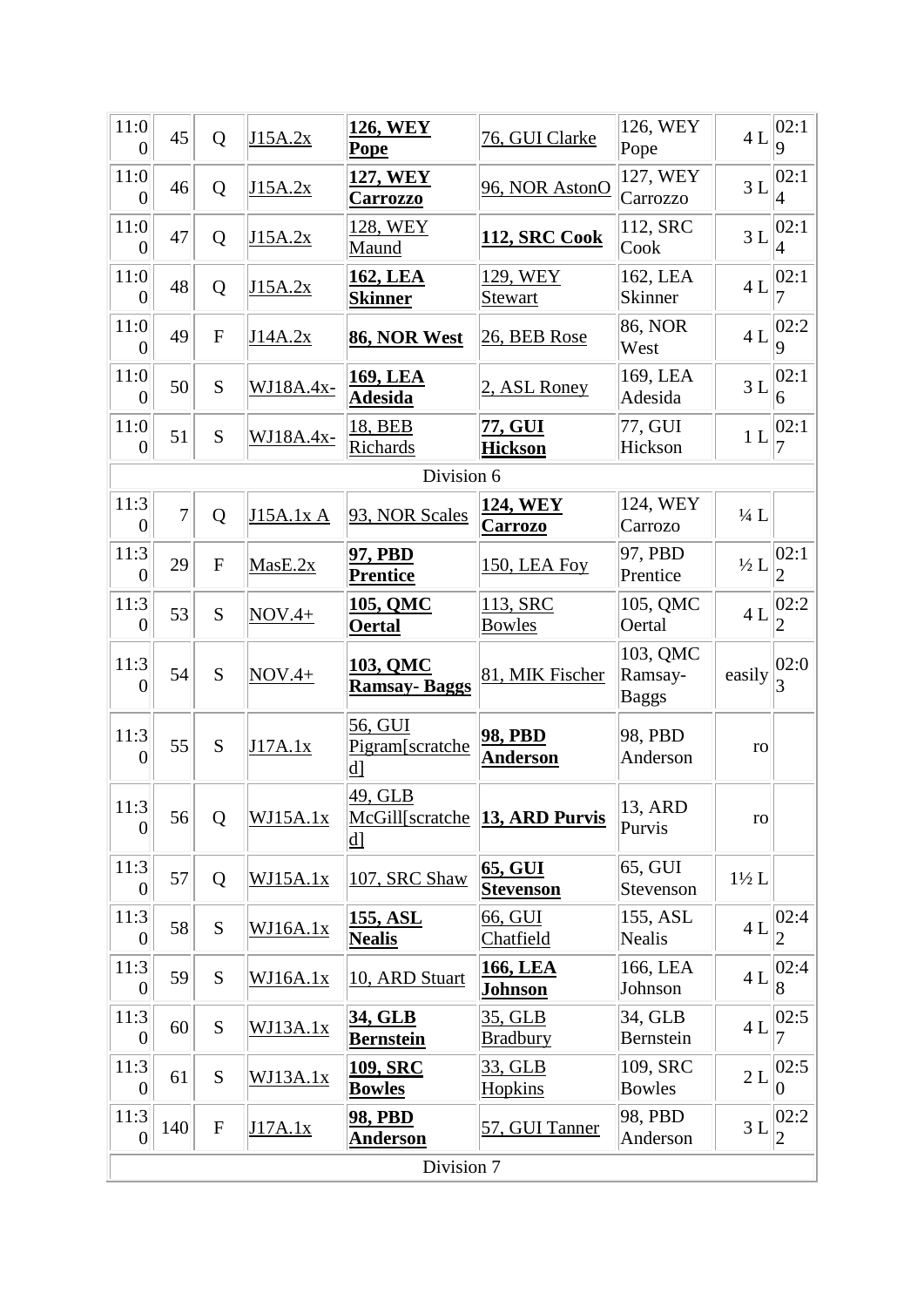| 12:0<br>$\overline{0}$ | 63         | S              | NOV.1x                              | 75, GUI<br><b>Pigram</b>          | 119, WEY Steel                                     | 75, GUI<br>Pigram         | canvas           | 02:2<br>8                |  |  |
|------------------------|------------|----------------|-------------------------------------|-----------------------------------|----------------------------------------------------|---------------------------|------------------|--------------------------|--|--|
| 12:0<br>$\overline{0}$ | 64         | S              | NOV.1x                              | 50, GRV<br>Johnson                | <b>120, WEY</b><br><b>Stewart</b>                  | 120, WEY<br>Stewart       | 4L               | 02:2<br>2                |  |  |
| 12:0<br>$\overline{0}$ | 65         | S              | $J15A.4x+$                          | <b>130, WEY</b><br><b>Saloway</b> | 48, GLB Hooper                                     | 130, WEY<br>Saloway       | $3/4$ L          | 02:1                     |  |  |
| 12:0<br>$\overline{0}$ | 66         | S              | WJ18A.2x                            | 116, SRC Insull                   | <b>168, LEA</b><br><b>Adesida</b>                  | 168, LEA<br>Adesida       | 2L               | 02:2                     |  |  |
| 12:0<br>$\overline{0}$ | 67         | S              | WJ18A.2x                            | <u>152, ASL</u><br>Bertasi        | 67, GUI<br><b>Hickson</b>                          | 67, GUI<br>Hickson        | $\frac{1}{4}$ L  | 02:2                     |  |  |
| 12:0<br>$\overline{0}$ | 68         | S              | WJ17A.2x                            | 15, ARD Ridler                    | 167, LEA<br>Johnson                                | 167, LEA<br>Johnson       | 4L               | 02:3                     |  |  |
| 12:0<br>$\overline{0}$ | 69         | S              | WJ17A.2x                            | 17, BEB<br><b>Seakins</b>         | 92, NOR<br>Richards                                | 17, BEB<br><b>Seakins</b> | ro               |                          |  |  |
| 12:0<br>$\overline{0}$ | 70         | S              | WJ14A.2x                            | 133, WEY<br><b>Truett</b>         | 134, WEY<br>Gaylard                                | 133, WEY<br>Truett        | 2L               |                          |  |  |
| 12:0<br>$\overline{0}$ | 71         | S              | WJ14A.2x                            | 69, GUI Towell                    | 165, LEA<br><b>Bousfield</b>                       | 69, GUI<br>Towell         | 1L               | 02:5                     |  |  |
|                        | Division 8 |                |                                     |                                   |                                                    |                           |                  |                          |  |  |
| 14:0<br>$\overline{0}$ | 30         | $\overline{F}$ | MasG.2x                             | 151, LEA<br>Saunders              | 27, BEB/MIR                                        | 27,<br><b>BEB/MIR</b>     | $1\frac{1}{2}$ L | 02:3 <br>4               |  |  |
| 14:0<br>0              | 73         | S              | J18A.1x                             | <u>4, ASL</u><br><b>Robertson</b> | 60, GUI<br>Chapman[scratch<br>$\lfloor ed \rfloor$ | 4, ASL<br>Robertson       | ro               |                          |  |  |
| 14:0<br>$\overline{0}$ | 74         | S              | J18A.1x                             | 61, GUI<br>Sylvester              | <b>99, PBD</b><br><b>Anderson</b>                  | 99, PBD<br>Anderson       | $1\frac{1}{2}$ L | 02:2<br>0                |  |  |
| 14:0<br>$\overline{0}$ | 75         | S              | <b>J15A.1x A</b>                    | 111, SRC<br><b>Bowles</b>         | <u>161, LEA</u><br><b>Skinner</b>                  | 161, LEA<br>Skinner       | 2L               | 02:3                     |  |  |
| 14:0<br>$\overline{0}$ | 77         | ${\bf F}$      | $WJ14A.4x+$                         | 43, GLB<br><b>Hopkins</b>         | 64, GUI<br>Chadwick                                | $43$ , GLB<br>Hopkins     | 2L               | 02:3 <br>8               |  |  |
| 14:0<br>$\overline{0}$ | 78         | ${\bf F}$      | $MasE.2-$                           | <b>148, LEA</b><br><b>Smith</b>   | 114, SRC Arnott                                    | 148, LEA<br>Smith         | 1 <sub>L</sub>   | 02:2 <br>8               |  |  |
| 14:0<br>$\overline{0}$ | 79         | $\overline{F}$ | MxMasD.2<br>$\overline{\mathbf{X}}$ | <b>118, WEY</b><br><b>Shiels</b>  | 83, MIK<br>Heywood                                 | 118, WEY<br>Shiels        | easily           | 02:3 <br>3               |  |  |
| 14:0<br>$\overline{0}$ | 80         | ${\bf F}$      | WJ16A.2x                            | 153, ASL<br><b>Briggs</b>         | 154, ASL Dillon                                    | 153, ASL<br>Briggs        | easily           | 02:3 <br>5               |  |  |
|                        |            |                |                                     | Division 9                        |                                                    |                           |                  |                          |  |  |
| 14:3<br>$\overline{0}$ | 76         | S              | J15A.1x A                           | 38, GLBSmyth                      | <b>124, WEY</b><br><b>Carrozo</b>                  | 124, WEY<br>Carrozo       | 1 <sub>L</sub>   | 02:3 <br>$\overline{8}$  |  |  |
| 14:3<br>$\overline{0}$ | 82         | ${\bf F}$      | $IM3.4+$                            | 52, GRV<br><b>Johnson</b>         | 104, QMC<br><b>Fletcher</b>                        | 104, QMC<br>Fletcher      | easily           |                          |  |  |
| 14:3<br>$\overline{0}$ | 83         | ${\bf F}$      | J14A.1x                             | 36, GLB<br>Carballo               | 160, LEA<br>Sadarangani                            | 36, GLB<br>Carballo       | disq.            | 03:3 <br>$\vert 3 \vert$ |  |  |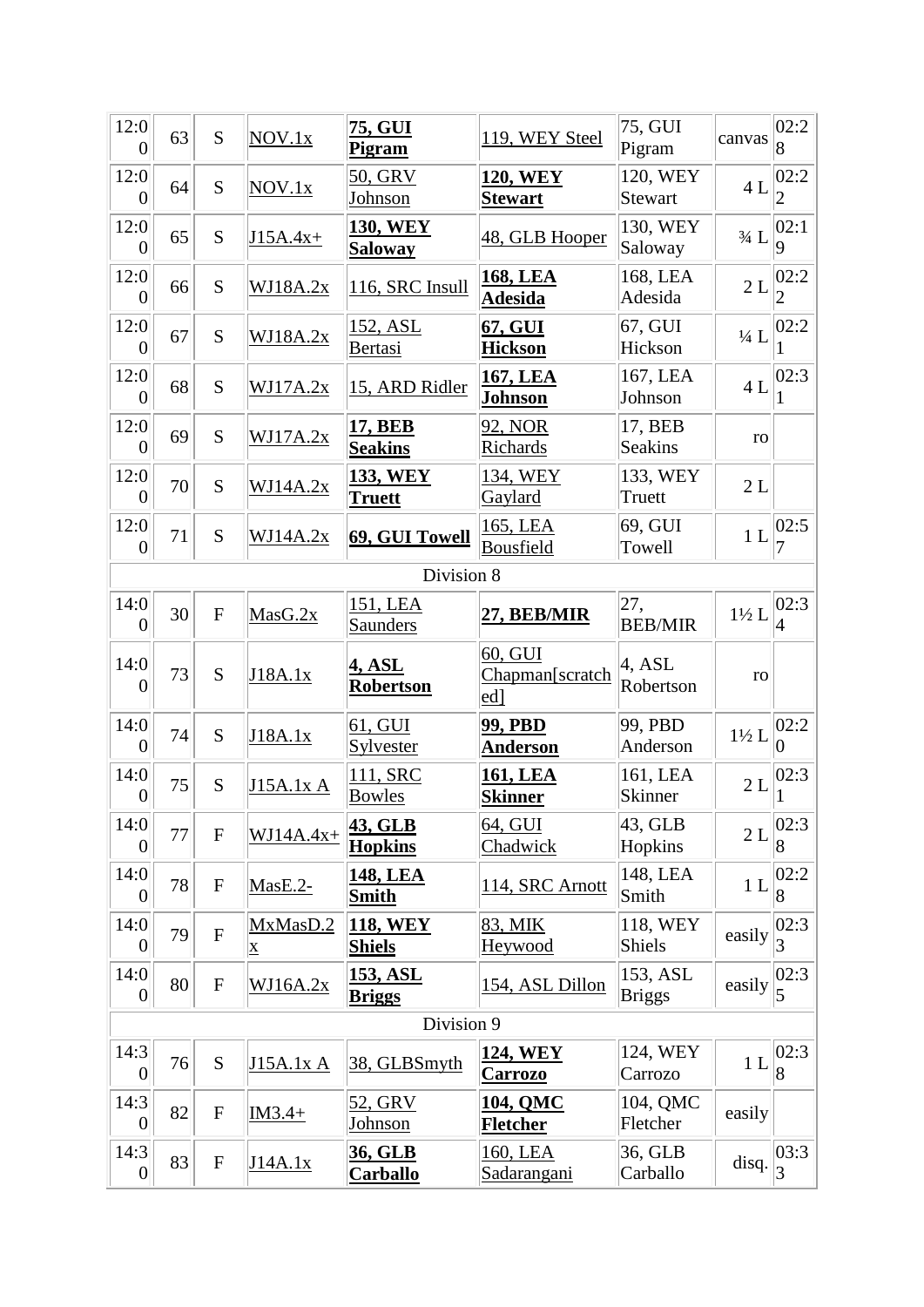| 14:3<br>$\Omega$         | 84  | $\mathbf F$    | MasA/B.1x       | 82, MIK<br><b>Rubberduckie</b><br>(A) | 29, BLD Davies<br>(B)            | 82, MIK<br>Rubberduc<br>kie $(A)$ | 2L               |                         |  |  |
|--------------------------|-----|----------------|-----------------|---------------------------------------|----------------------------------|-----------------------------------|------------------|-------------------------|--|--|
| 14:3<br>$\Omega$         | 86  | S              | W.MasB.2x       | <b>31, BLD</b><br><b>Powley</b>       | 174, SRC<br>Hunt[scratched]      | 31, BLD<br>Powley                 | nro              |                         |  |  |
| 14:3<br>$\theta$         | 87  | $\mathbf F$    | WMasD.2x        | 84, MIK Wilson                        | 144, LEA<br>Gordon               | 144, LEA<br>Gordon                | $1\frac{1}{2}$ L | 02:3                    |  |  |
| 14:3<br>$\overline{0}$   | 89  | $\overline{F}$ | J16A.2x         | <u>157, ASL</u><br>Gordon             | 173, LEA<br>Johnson              | 157, ASL<br>Gordon                | $\frac{1}{2}L$   | 02:1<br>0               |  |  |
| 14:3<br>$\overline{0}$   | 135 | ${\bf F}$      | MasD/E.1x       | 146, LEA<br><b>Booth</b>              | 149, LEA<br>Liebenau             | 146, LEA<br><b>Booth</b>          | 4L               | 02:3<br>$\overline{8}$  |  |  |
| Division 10              |     |                |                 |                                       |                                  |                                   |                  |                         |  |  |
| 15:0<br>$\overline{0}$   | 92  | S              | J15A.1x B       | 121, WEY Pope                         | 122, WEY<br><b>Brisco</b>        | 122, WEY<br><b>Brisco</b>         | $\frac{1}{2}$ L  | 02:2<br>6               |  |  |
| 15:0<br>$\theta$         | 93  | S              | J15A.1x B       | 110, SRC Cook                         | 125, WEY<br><b>Saloway</b>       | 110, SRC<br>Cook                  | 4L               | 02:3                    |  |  |
| 15:0<br>$\theta$         | 94  | S              |                 | $WJ15A.4x+ 20, BEB Doran$             | 47, GLB<br><b>Hayward</b>        | 47, GLB<br>Hayward                | $\frac{1}{4}$ L  | 02:3                    |  |  |
| 15:0<br>$\overline{0}$   | 95  | S              | $WJ15A.4x+$     | <u>74, GUI</u><br><b>Stevenson</b>    | 7, ASL Del<br>Vecchio            | 74, GUI<br>Stevenson              | nro              | 02:3<br>8               |  |  |
| 15:0<br>$\theta$         | 96  | S              | WJ14A.1x        | <b>136, WEY</b><br><b>Wheeldon</b>    | 137, WEY Truett                  | 136, WEY<br>Wheeldon              | 4L               | 02:4<br>9               |  |  |
| 15:0<br>$\theta$         | 97  | S              | WJ14A.1x        | <b>138, WEY</b><br><b>Gaylard</b>     | 45, GLB Sowden                   | 138, WEY<br>Gaylard               | easily           |                         |  |  |
| 15:0<br>$\overline{0}$   | 98  | ${\bf F}$      | MxJ14A.2x       | 94, NOR West                          | <b>164, LEA</b>                  | 164, LEA                          | easily           | 02:3 <br> 3             |  |  |
|                          |     |                |                 | Division 11                           |                                  |                                   |                  |                         |  |  |
| 15:3<br>$\overline{0}$   | 88  | F              | J16A.1x         | 171, LEA<br>Johnson-Wyras             | 170, LEA<br><b>Cirenza</b>       | 170, LEA<br>Cirenza               | 4 L              |                         |  |  |
| 15:3<br>$\theta$         | 91  | ${\bf F}$      | J18A.2x         | 9, ASL Chene                          | 163, LEA Uddin                   | 9, ASL<br>Chene                   | 2L               |                         |  |  |
| 15:3<br>$\overline{0}$   | 100 | ${\bf F}$      | W.NOV.2x        | 141, YAR<br>Hoppler                   | <b>132, WEY</b><br><u>Harris</u> | 132, WEY<br>Harris                | 3L               | 02:4<br>8               |  |  |
| 15:3<br>$\overline{0}$   | 102 | S              | WJ15A.2x        | <u>71, GUI</u><br><b>Davenport</b>    | 21, BEB<br>Matthews              | 71, GUI<br>Davenport              | canvas           | 02:3<br>8               |  |  |
| 15:3<br>$\theta$         | 103 | S              | WJ15A.2x        | 14, ARD Purvis                        | 8, ASL<br>Whittaker              | 14, ARD<br>Purvis                 | easily           | 02:4 <br>$\overline{2}$ |  |  |
| 15:3<br>$\boldsymbol{0}$ | 104 | S              | <b>WJ18A.1x</b> | 19, BEB Sands                         | 68, GUI Hickson                  | 19, BEB<br>Sands                  | nro              |                         |  |  |
| 15:3<br>$\overline{0}$   | 105 | S              | WJ18A.1x        | 72, GUI Alsop                         | 108, SRC Insull                  | 108, SRC<br>Insull                | easily           |                         |  |  |
| 15:3<br>$\overline{0}$   | 106 | S              | MasF/G.1x       | 28, BEB Jones<br>$\Omega$             | 79, MAV<br><b>Marshall</b> (F)   | 28, BEB<br>Jones $(G)$            | 4L               | 02:5 <br> 8             |  |  |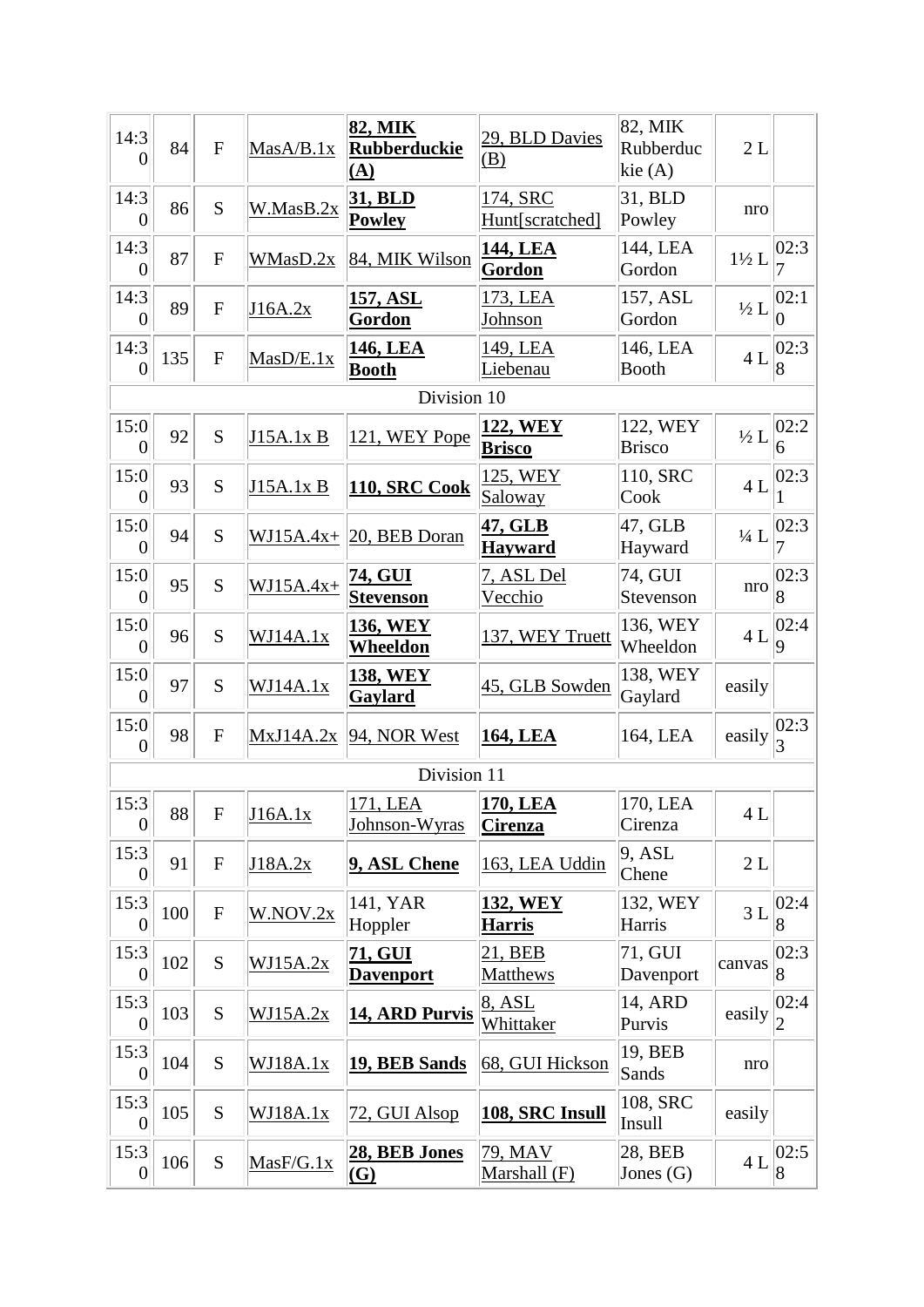| 15:3<br>$\overline{0}$   | 107 | S                         | MasF/G.1x         | 115, SRC<br>Arnott (F)                            | 142, YAR<br>Wynne $(F)$           | 115, SRC<br>Arnott (F)       | $\frac{1}{2}L$   | 02:4                   |
|--------------------------|-----|---------------------------|-------------------|---------------------------------------------------|-----------------------------------|------------------------------|------------------|------------------------|
| 15:3<br>$\overline{0}$   | 108 | $\overline{F}$            | W.PRI4+Ra<br>ce 1 | 80, MIK Caskie                                    | <b>143, LEA</b>                   | 143, LEA                     | 2ft              | 03:1<br>4              |
|                          |     |                           |                   | Division 12                                       |                                   |                              |                  |                        |
| 16:0<br>$\overline{0}$   | 101 | $\mathbf{F}$              | J18A.4x-          | 3, ASL Chene                                      | <u>176, LEA</u><br>Pantelli       | 176, LEA<br>Pantelli         | 2L               | 01:5<br>$\overline{8}$ |
| 16:0<br>$\Omega$         | 110 | S                         | J15A.2x           | 126, WEY<br><b>Pope</b>                           | 127, WEY<br>Carrozzo              | 126, WEY<br>Pope             | $1\frac{1}{2}$ L | 02:1 <br>8             |
| 16:0<br>$\overline{0}$   | 111 | S                         | J15A.2x           | 112, SRC Cook                                     | <b>162, LEA</b><br><b>Skinner</b> | 162, LEA<br><b>Skinner</b>   | $\frac{1}{2}L$   | 02:1<br>3              |
| 16:0<br>$\overline{0}$   | 112 | $\mathbf{F}$              | WJ17A.2x          | 167, LEA<br><b>Johnson</b>                        | 17, BEB Seakins                   | 17, BEB<br><b>Seakins</b>    | $\frac{1}{2}L$   | 02:3                   |
| 16:0<br>$\theta$         | 113 | $\mathbf{F}$              | WJ14A.2x          | <b>133, WEY</b><br><b>Truett</b>                  | 69, GUI Towell                    | 133, WEY<br>Truett           | $4 L$            | 02:5<br>2              |
| 16:0<br>$\theta$         | 114 | S                         | WJ15A.1x          | 12, ARD Tucker                                    | 22, BEB de<br><b>Ryke</b>         | 22, BEB de<br>Ryke           | 3L               | 02:4<br>3              |
| 16:0<br>$\overline{0}$   | 115 | S                         | WJ15A.1x          | 13, ARD Purvis                                    | 65, GUI<br><b>Stevenson</b>       | 65, GUI<br>Stevenson         | 4L               | 02:5<br>2              |
| 16:0<br>$\overline{0}$   | 116 | $\mathbf{F}$              | WJ16A.1x          | 155, ASL<br><b>Nealis</b>                         | 166, LEA<br>Johnson               | 155, ASL<br><b>Nealis</b>    | 2L               | 02:3 <br>8             |
| 16:0<br>$\theta$         | 117 | $\mathbf{F}$              | WJ13A.1x          | 34, GLB<br>Bernstein                              | <b>109, SRC</b><br><b>Bowles</b>  | 109, SRC<br><b>Bowles</b>    | 4L               | 03:0                   |
|                          |     |                           |                   | Division 13                                       |                                   |                              |                  |                        |
| 16:3<br>$\overline{0}$   | 118 | $\mathbf{F}$              | J16A.4x-          | 23, BEB Haider                                    | <u>156, ASL</u><br>Gordon         | 156, ASL<br>Gordon           | 2L               | 02:0<br>4              |
| 16:3<br>$\boldsymbol{0}$ | 120 | $\boldsymbol{\mathrm{F}}$ | $W.M3.4+$         | <b>100, QMC</b><br><b>Kindleyside</b>             | 102, QMC<br>Baggaley              | 100, QMC<br>Kindleysid<br>e  | easily           | 02:3<br>3              |
| 16:3<br>$\theta$         | 121 | ${\bf F}$                 | $J14A.4x+$        | <b>25, BEB</b><br><b>Moverley</b><br><b>Smith</b> | 53, GUI Harrison                  | 25, BEB<br>Moverley<br>Smith | 4L               | 02:2<br>8              |
| 16:3<br>$\overline{0}$   | 122 | ${\bf F}$                 | J18A.1x           | 4, ASL<br><b>Robertson</b>                        | <b>99, PBD</b><br><b>Anderson</b> | 99, PBD<br>Anderson          | $1\frac{1}{2}$ L | 02:2                   |
| 16:3<br>$\overline{0}$   | 123 | $\mathbf{F}$              | <u>J15A.1x A</u>  | 161, LEA<br><b>Skinner</b>                        | 124, WEY<br>Carrozo               | 161, LEA<br>Skinner          | 3L               | 02:3<br>3              |
| 16:3<br>$\overline{0}$   | 124 | ${\bf F}$                 | J15A.1x B         | 122, WEY<br><b>Brisco</b>                         | 110, SRC Cook                     | 122, WEY<br><b>Brisco</b>    | 4L               | 02:2<br>9              |
| 16:3<br>$\theta$         | 125 | ${\bf F}$                 | J13A.1x           | <u>131, WEY Steel 85, NOR Ellis</u>               |                                   | 85, NOR<br>Ellis             | 4L               | 02:4                   |
| 16:3<br>$\overline{0}$   | 126 | ${\bf F}$                 | <u>WJ18A.2x</u>   | <b>168, LEA</b><br><b>Adesida</b>                 | 67, GUI Hickson                   | 168, LEA<br>Adesida          | $2\,\mathrm{L}$  | 02:2                   |
| 16:3                     | 127 | ${\bf F}$                 | <u>WJ15A.2x</u>   | 71, GUI                                           | 14, ARD Purvis                    | 14, ARD                      |                  | 2 L   02:3             |